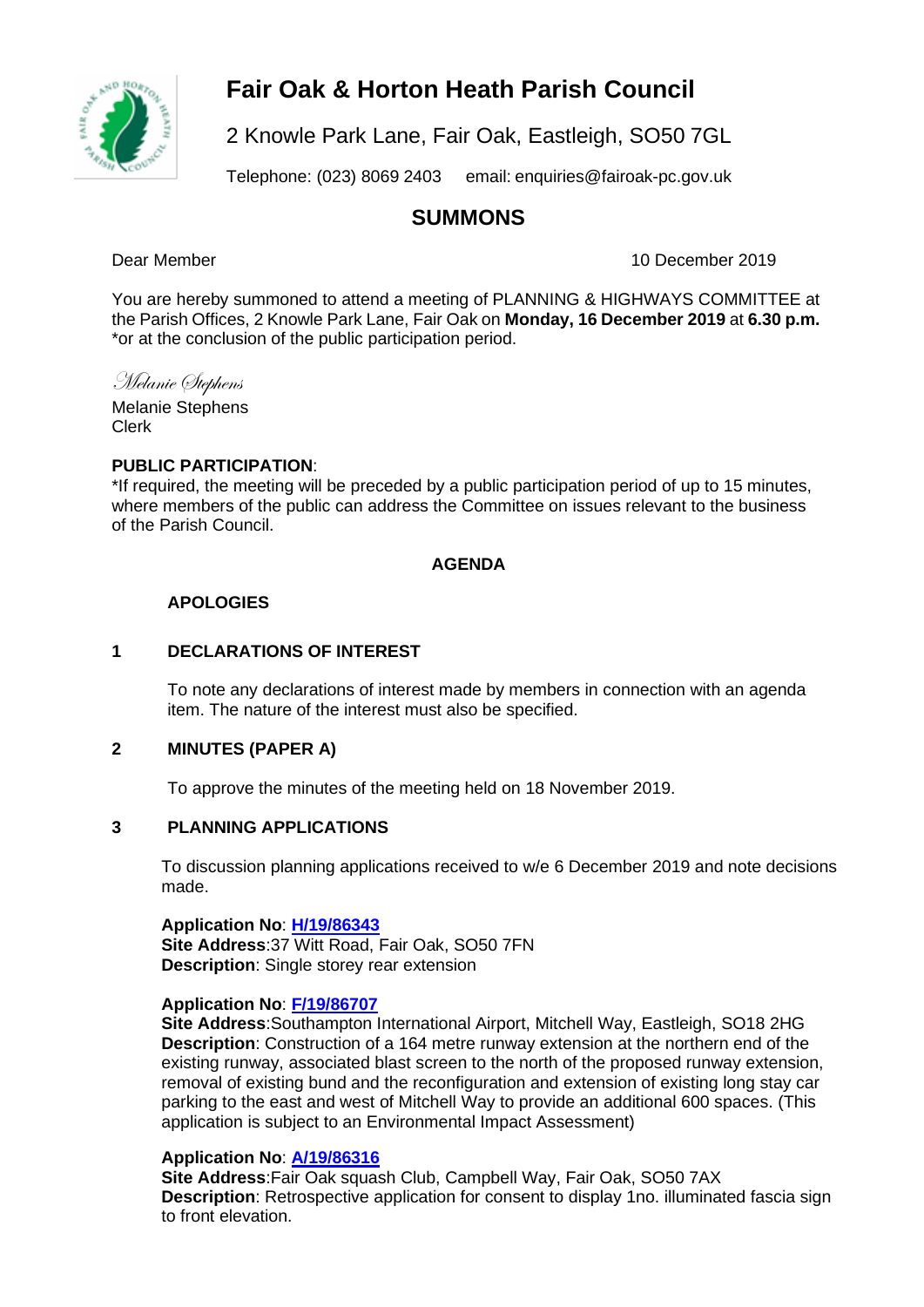### **Application No**: **[F/19/85753](https://planning.eastleigh.gov.uk/s/papplication/a1M4J000000DPKx)**

**Site Address**:Ashbourne Stables, Mortimers Lane, Lower Upham, SO32 1HF **Description**: Change of use of existing gym ancillary to equestrian centre (Use Class D2) to a mixed use comprising ancillary gym , personal training gym and provision of physiotherapy treatment (Use Class D1) unconnected to Ashbourne Stables.

### **Application No**: **[T/19/86922](https://planning.eastleigh.gov.uk/s/papplication/a1M4J000000dFED)**

**Site Address**:To rear of new dwellings adjacent to informal parking area., Harding Lane, Eastleigh, SO50 8GL **Description**: 1 no. Oak (T88) - Fell.

### **Application No: [H/19/86405](https://planning.eastleigh.gov.uk/s/public-register)**

**Site Address**:15 Longfield Road, Fair Oak, SO50 7LX **Description:** Two storey side extension

### **Application No**: **[H/19/86982](https://planning.eastleigh.gov.uk/s/papplication/a1M4J000000dItV)**

**Site Address**:54 Chiltern Crescent, Fair Oak, SO50 7GJ **Description**: Insertion of 2no. new windows in east and west elevations

### **Application No**: **[H/19/86975](https://planning.eastleigh.gov.uk/s/papplication/a1M4J000000dHJV)**

**Site Address**:1 Stamford Way, Fair Oak, SO50 7JJ **Description**: Two storey side extension, front porch and parking space to the front

### **Application No: [LDC/19/86410](https://planning.eastleigh.gov.uk/s/public-register)**

**Site Address:** Ashbourne Stables, Mortimers Lane, Lower upham, SO3 1HF **Description:** Application for a certificate of Lawfulness of an Existing use or Development

### **DECISIONS**

**Application Details** H/19/86494 Householder planning **Decision** 14 Nov 2019 Permit Delegated Decision **Proposal** Erection of detached garage, with storage space above incorporating rooflights (Amended garage design approved under planning permission H/19/85084) **Location** Plum Tree Cottage, Durley Road, Horton Heath, SO50 7

**Application Details** T/19/86584 Consent under Tree Preservation Orders **Decision** 20 Nov 2019 Consent To Tree Works For Delegated Decision Proposal 1 Mixed species group (G9) - remove 2 Elm. 1 no. Sycamore (T16) - remove single stem (from multi-stemmed) extending SW towards site of reinstated telegraph pole. **Location** St Swithun Wells Church and adj land, Allington Lane, Fair Oak, SO50 7DB

**Application Details** H/19/86311 Householder planning **Decision** 22 Nov 2019 Permit Delegated Decision **Proposal** Proposed car port **Location** The White House, Botley Road, Fair Oak, SO50 7AN

**Application Details** H/19/85554 Householder planning **Decision** 22 Nov 2019 Permit Delegated Decision **Proposal** Retention of front boundary fence **Location** 19 Stubbington Way, Fair Oak, SO50 7LQ

**Application Details** H/19/86588 Householder planning **Decision** 28 Nov 2019 Return Invalid Delegated Decision **Proposal** Detached garden office and store **Location** Sunnymede, Botley Road, Horton Heath, SO50 7DN

**Application Details** F/19/86433 Full planning **Decision** 25 Nov 2019 Permit Delegated Decision **Proposal** Retention of Lean to barn, retention pond, Horse walker, storage shed,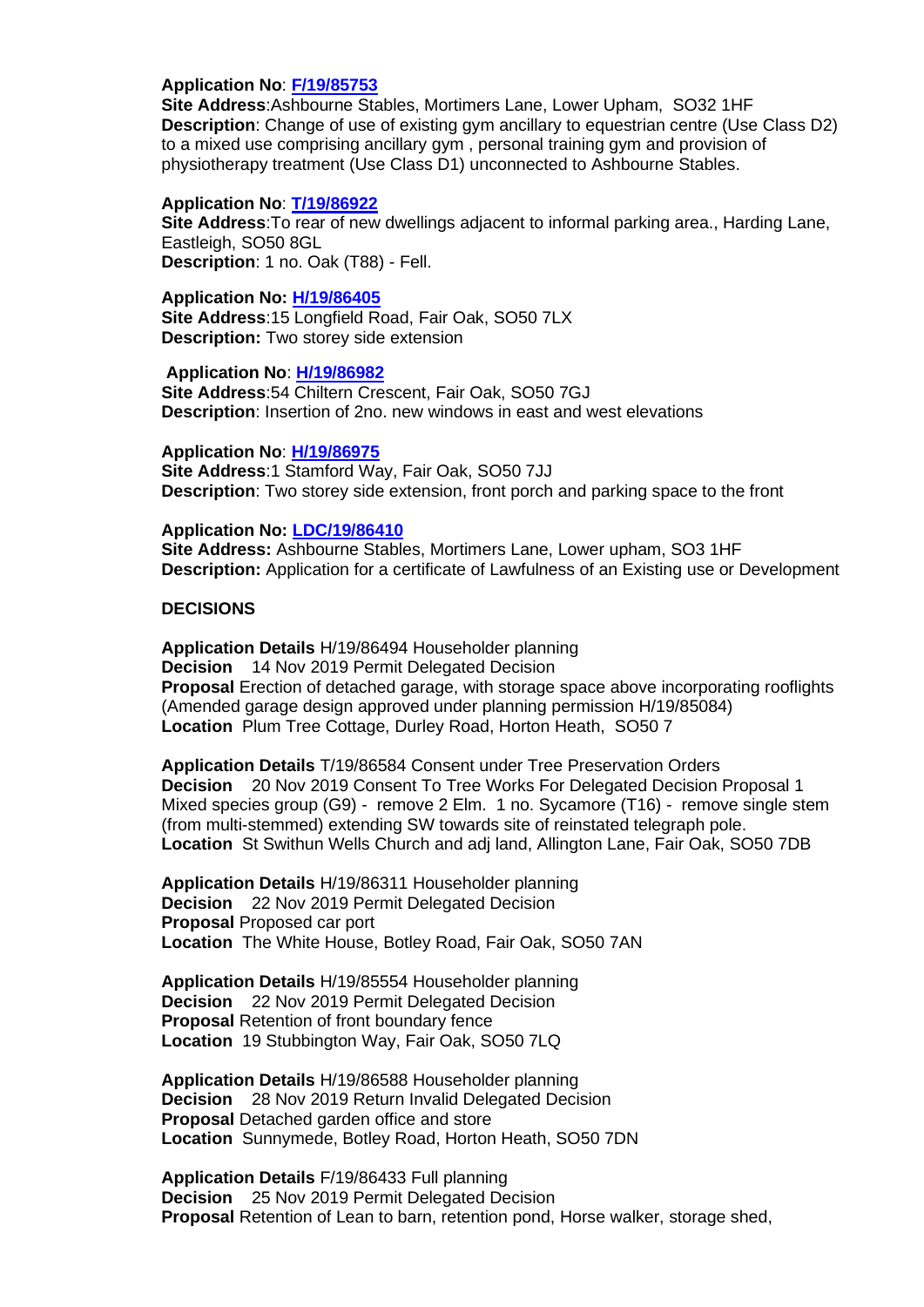barbecue lodge, workshop and Bio-mass boiler **Location** Ashbourne Stables, Mortimers Lane, Lower Upham, SO32 1H

**Application Details** F/19/85624 Full planning **Decision** 29 Nov 2019 Permit Delegated Decision **Proposal** Construction of 4no. detached dwellings with ancillary parking, detached garages and landscaping**. Location** Langleigh, Botley Road, Horton Heath, SO50 7DT

**Application Details** F/19/86429 Full planning **Decision** 28 Nov 2019 Permit Delegated Decision **Proposal** Proposed modular warehouse extension with chiller unit and new timber fence to match existing **Location** Tesco Express, Service Station, Winchester Road, Fair Oak, SO50 7HD

### **The plans and documents for the above applications can be accessed via the Eastleigh Borough Council Planning Portal by clicking on the links above.**

### **Committee Officers**

Cllr D Abbott Cllr H McGuinness (Vice Chairman) Linda Greenslade, Deputy Clerk Cllr K Forfar Cllr T Mignot Vacancy Cllr Scott (Chairman)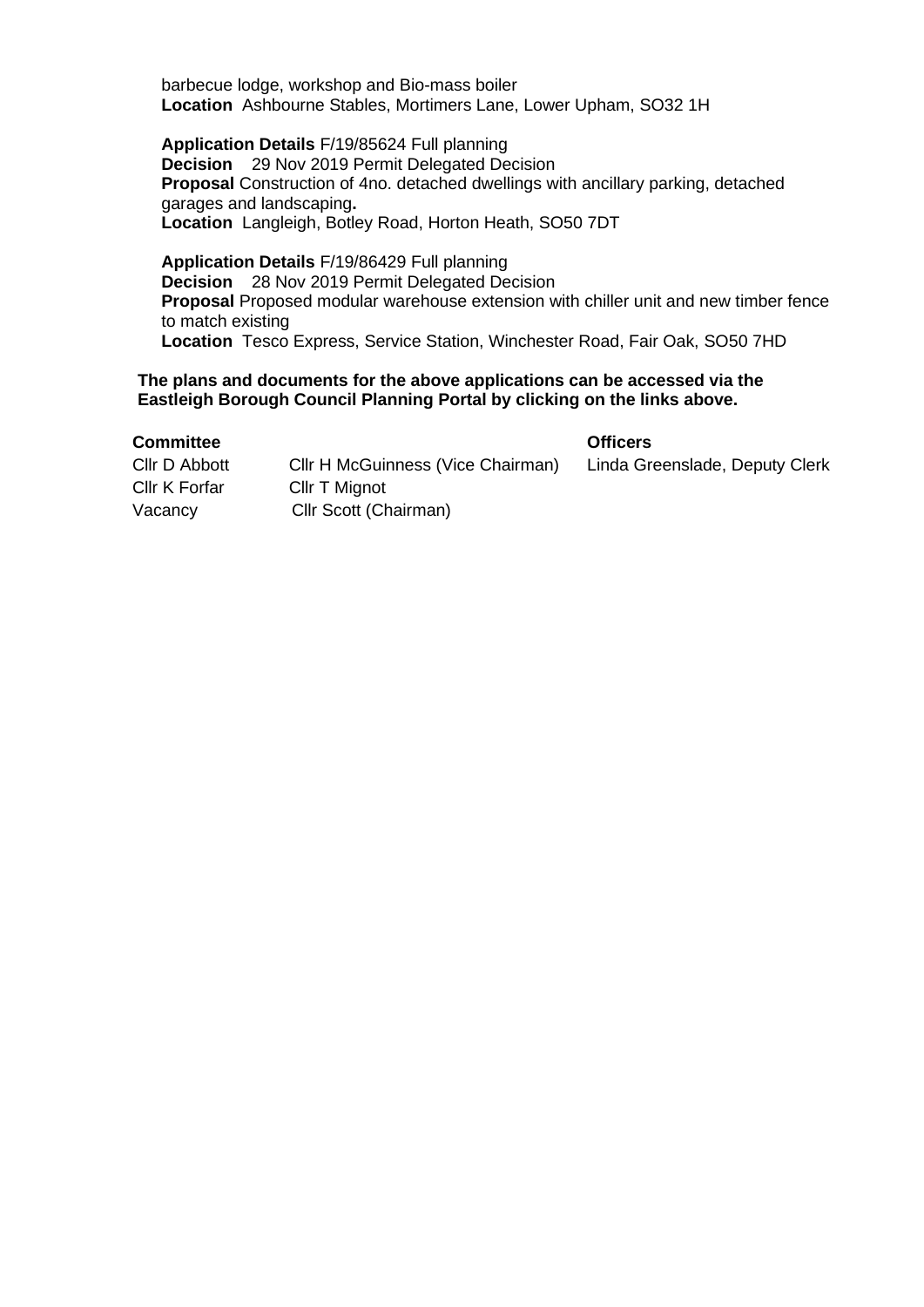



# **Fair Oak & Horton Heath Parish Council**

2 Knowle Park Lane, Fair Oak, Eastleigh, SO50 7GL

Telephone: (023) 8069 2403 email: [enquiries@fairoak-pc.gov.uk](mailto:enquiries@fairoak-pc.gov.uk)

Minutes of the Planning & Highways Committee meeting held on Monday 18 November 2019 at 6.30 pm at 2 Knowle Park Lane, Fair Oak

P – present, Ab – absent, Ap – apologies.

### **Committee:**

| Cllr Abbott        | Cllr McGuinness (Vice Chairman) |
|--------------------|---------------------------------|
| <b>Cllr Forfar</b> | Cllr Mignot                     |
| Vacancy            | Ap Scott (Chairman)             |
|                    |                                 |

**Officers in attendance:** Mrs L Greenslade, Deputy Clerk.

### **PUBLIC PARTICIPATION**

There were no members of the public present.

### **18 DECLARATIONS OF INTEREST**

None received.

### **19 MINUTES**

### **RESOLVED**

That the minutes of the meeting held on 2 September 2019 (previously approved at Full Council on 16 September 2019) be noted.

### **20 PLANNING APPLICATIONS**

Cllrs discussed planning applications received to week ending 8 November 2019 and made the following comments: -

### **Application No: [T/19/86584](https://planning.eastleigh.gov.uk/s/papplication/a1M4J000000d1yz)**

**Site Address:**St Swithun Wells Church and adjacent land, Allington Lane, Fair Oak SO50 7DB **Description:** 1 Mixed species group (G9) - remove 2 Elm.

1 no. Sycamore (T16) - remove single stem (from multi-stemmed) extending SW towards site of reinstated telegraph pole.

**Comments:** Members objected to the felling of the Oak tree for reason of excessive shading and lack of amenity and the removal of the two Elm. They felt there was insufficient reason to remove these three trees. They raised no objection to removing the single stem on the Sycamore.

### **Application No**: [H/19/86706](https://planning.eastleigh.gov.uk/s/papplication/a1M4J000000d3qD)

**Site Address**:46 Shorts Road, Fair Oak, SO50 7EH **Description**: Single storey rear extension and elevational alterations. **Comments:** No objection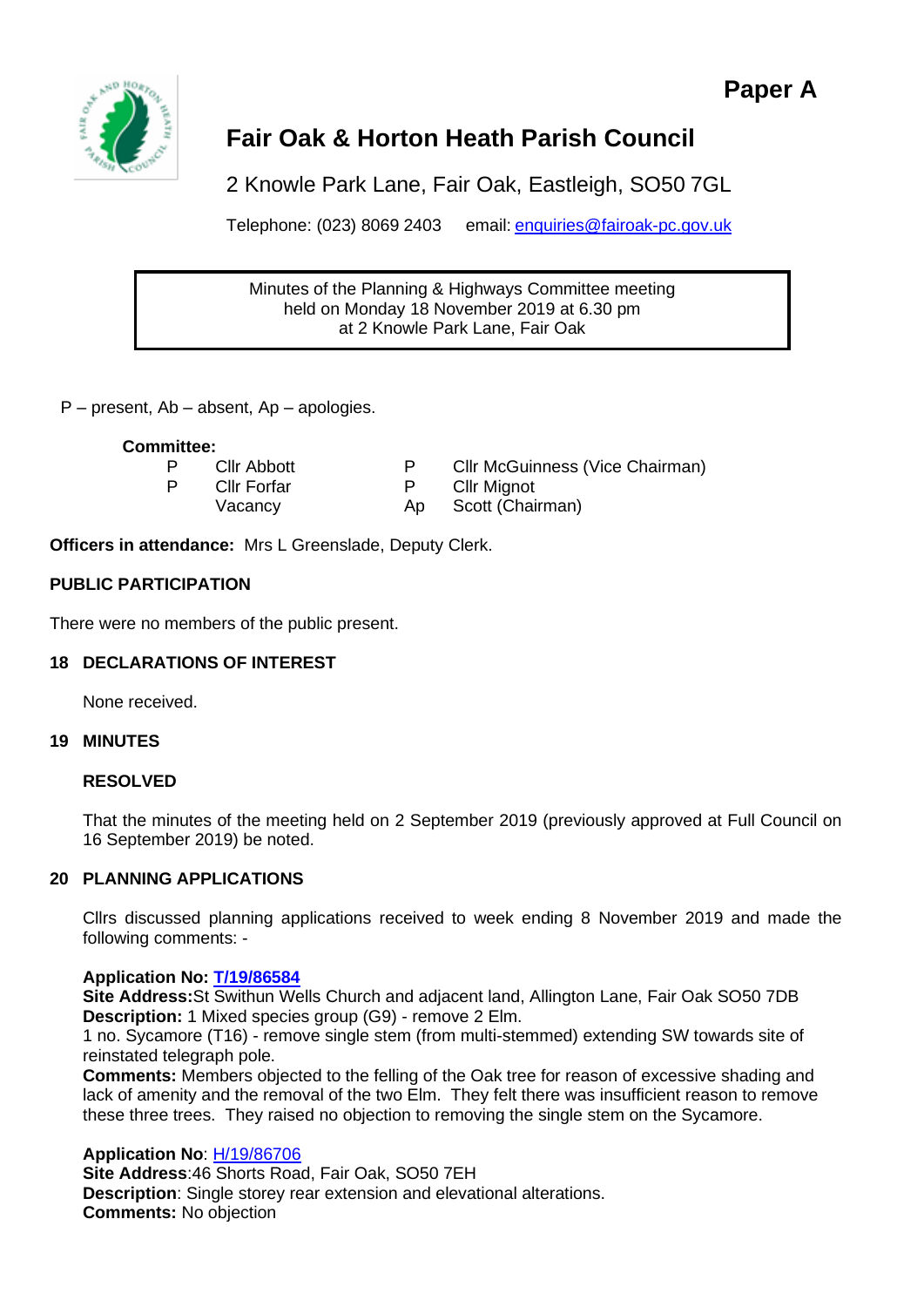### **Application No**: **[RM/19/86792](https://planning.eastleigh.gov.uk/s/papplication/a1M4J000000d6XM)**

**Site Address**:Fir Tree Farm And Victoria Farm House, Fir Tree Lane Horton Heath, SO50 7DF **Description**: Reserved Matters pursuant to Outline planning permission O/19/86303 (previously O/16/79354) for Phase A1 Footpath as part of the residential development of the site for 450 dwellings and associated infrastructure (outline was subject to Environmental Impact Assessment) **Comments**: The Parish Council support the comments and suggestions made from the Eastleigh Group of the Ramblers.

### **Application No**: **[H/19/86728](https://planning.eastleigh.gov.uk/s/papplication/a1M4J000000d4QX)**

**Site Address**: 6 Crowd Hill Terrace, Winchester Road, Fair Oak, SO50 7HD **Description**: Erection of shed in front garden **Comments:** No objection

### **Application No**: [H/19/86768](https://planning.eastleigh.gov.uk/s/papplication/a1M4J000000d5Go)

**Site Address:** Wildwood, East Horton Golf Centre, Mortimers Lane, SO50 7EA **Description:** Construction of a second storey extension over an existing single storey **Comments:** No objection

### **DECISIONS**

### **The following list of "decisions made" were noted:-**

**Application Details** H/19/86330 Householder planning **Decision** 16 Oct 2019 Permit Delegated Decision **Proposal** Retention of a front porch. **Location** 8 Knowle Lane, Horton Heath, SO50 7DZ

**Application Details** F/18/83623 Full planning **Decision** 14 Oct 2019 Withdrawn By Applicant Delegated Decision **Proposal** Replacement workshop / barn building with ancillary manager's residential accommodation (B1/C3 use). **Location** Deer Park Farmhouse, Knowle Lane, Fair Oak, O50 7DZ

**Application Details** H/19/86372 Householder planning **Decision** 25 Oct 2019 Permit Delegated Decision **Proposal** Single storey rear extension **Location** Maltings, Chapel Drove, Horton Heath, SO50 7DL

**Application Details** H/19/86369 Householder planning **Decision** 25 Oct 2019 Permit Delegated Decision **Proposa**l First floor and two storey side and rear extension, addition of front and rear roof lights **Location** 103 Sandy Lane, Fair Oak, SO50 8GF

### **Application Details X/19/86303 Removal/variation of conditions**

**Decision** 22 Oct 2019 Permit Horton Heath Development Management Committee Proposal **Variation of conditions** 1, 4, 5, 7, 8, 9, 10, 12, 13, 14, 15, 16, 17, 18, 19, 24 and 39 of planning permission O/16/79354 (For residential development of up to 450 dwellings with new road and access onto Fir Tree Lane and Allington Lane and associated infrastructure and facilities) to amend the phasing parameter plan details to include a phase A1 for a public right of way between Fir Tree Lane and Quobleigh Woods and sub Phase A2 for the Allington Lane access infrastructure, and to amend the precommencement requirements in respect of Phase A1 and Phase A2. **Location** Fir Tree Farm And Victoria Farm House, Fir Tree Lane Horton Heath, SO50 7DF

**Application Details** F/19/86453 Full planning **Decision** 8 Nov 2019 Permit Delegated Decision